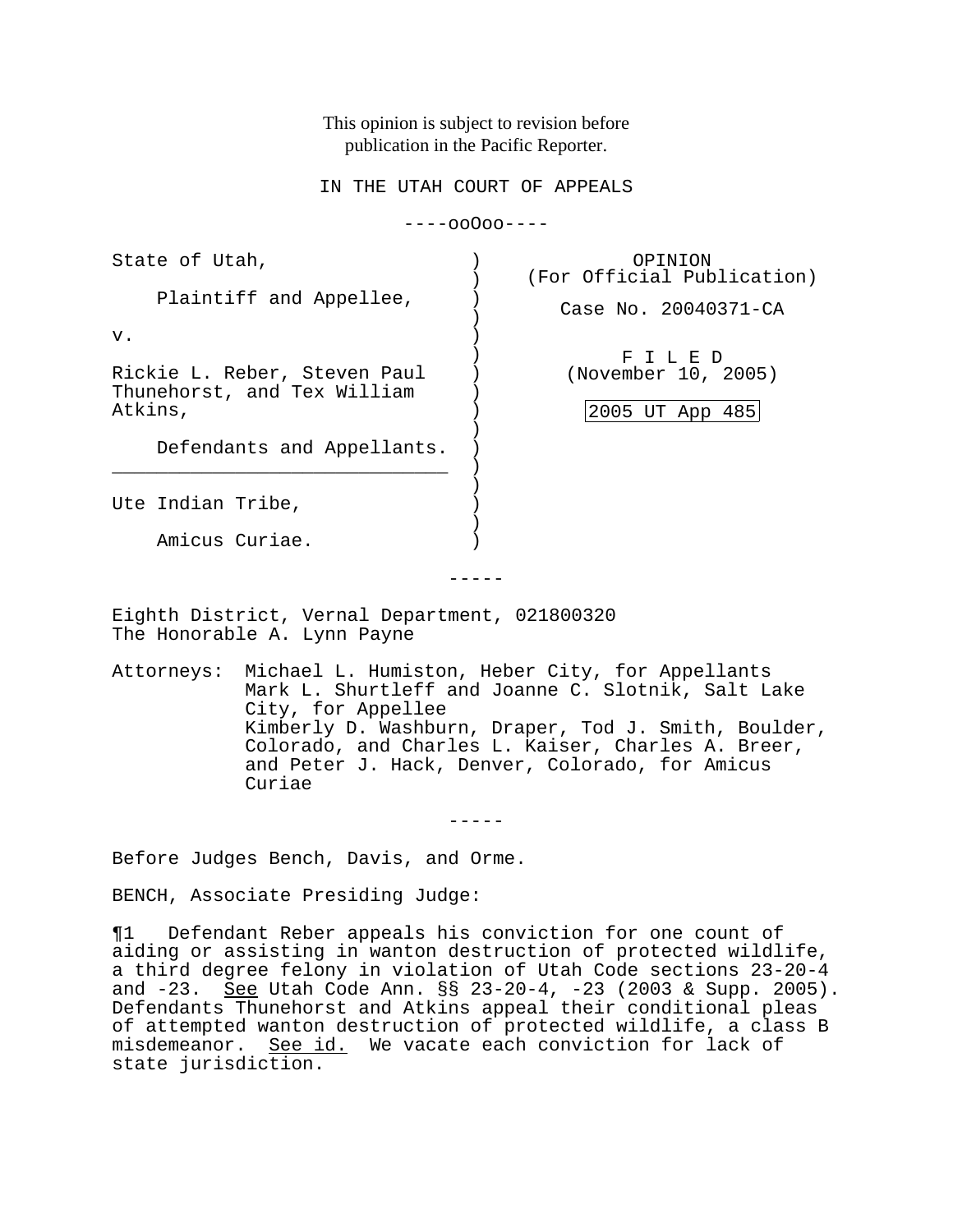## BACKGROUND

¶2 During the 2002 deer hunting season in Uintah County, Reber's son shot and killed a large mule deer with Reber's assistance. Later, Reber drove his truck through a Utah Division of Wildlife Resources checkpoint with the trophy buck in the bed of the truck. They did not have a state permit, license, or tag attached to the animal. The State charged Reber with aiding and assisting in the wanton destruction of wildlife. Because Reber's son shot a trophy buck, the crime constituted a third degree felony. See Utah Code Ann.  $\S$  23-20-4(3)(a). During that same hunting season, Defendant Atkins shot a buck in Uintah County and Defendant Thunehorst assisted him. They were both charged with class A misdemeanors. See id. § 23-20-4(3)(b).

¶3 Reber filed a motion to dismiss his case for lack of jurisdiction, claiming that he is an Indian and was hunting in Indian Country. Atkins and Thunehorst stipulated with the State that the district court's ruling on jurisdiction in Reber's case would apply to their respective cases. The district court denied Reber's motion, and the jury convicted him. Atkins and Thunehorst entered conditional pleas to class B misdemeanors. Defendants separately appealed, and the Atkins and Thunehorst appeals were consolidated with the Reber appeal.

## ISSUE AND STANDARD OF REVIEW<sup>1</sup>

¶4 Defendants assert that the State lacked jurisdiction. Jurisdiction is a question of law, reviewed for correctness, and we accord no particular deference to the district court's decision. See Skokos v. Corradini, 900 P.2d 539, 541 (Utah Ct. App. 1995).

## ANALYSIS

¶5 Defendants claim that the State lacked jurisdiction because they are Indians who exercised federally protected rights on Indian land. The Utah Constitution provides:

> The people inhabiting this State do affirm and declare that they forever disclaim all right and title to the unappropriated public lands lying within the boundaries hereof, and

<sup>1</sup>Defendants raise and address other issues not covered in this opinion. Because we conclude that the State did not have jurisdiction, we need not address the other issues.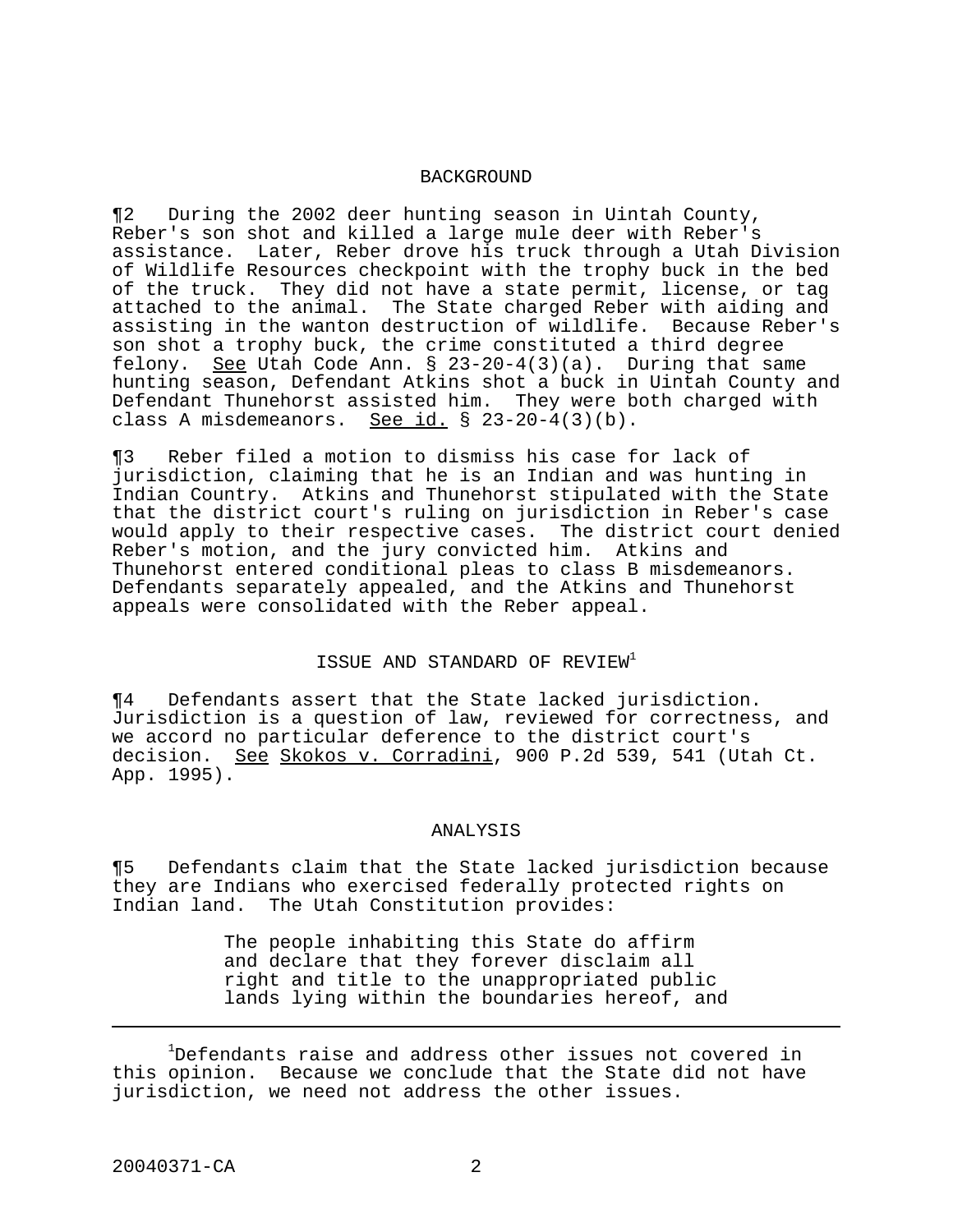to all lands lying within said limits owned or held by any Indian or Indian tribes, and that until the title thereto shall have been extinguished by the United States, the same shall be and remain subject to the disposition of the United States, and said Indian lands shall remain under the absolute jurisdiction and control of the Congress of the United States.

Utah Const. art. III. Therefore, the federal government has jurisdiction over Indian lands until the Congress of the United States relinquishes such right. See id.

¶6 The State of Utah may assert "jurisdiction over Indians and Indian territory, country, and lands or any portion thereof within this state in accordance with the consent of the United States given by the Act of Congress of April 11, 1968, 82 Stat. 78-80 (Public Law 284, 90th Congress), to the extent authorized by that act and this chapter." Utah Code Ann. § 9-9-201 (2003). Utah Code section 9-9-213 provides for concurrent state and federal jurisdiction over hunting on reservations. See Utah Code Ann.  $\S$  9-9-213 (2003). In order for section 9-9-213 to apply, and thus allow the State to assert jurisdiction, certain preliminary requirements must be met. Pursuant to Utah Code section 9-9-202,

> [s]tate jurisdiction acquired or retroceded pursuant to this chapter with respect to criminal offenses or civil causes of action shall be applicable in Indian country only where the enrolled Indians residing within the affected area of the Indian country accept state jurisdiction or request its retrocession by a majority vote of the adult Indians voting at a special election held for that purpose.

Utah Code Ann. § 9-9-202 (2003). The court in United States v. Felter, 752 F.2d 1505, 1508 n.7 (10th Cir. 1985), noted that "[u]nder current law, Indian tribes must consent to any state assumption of jurisdiction over 'Indian Country.' Although Utah since has indicated its willingness to assume this jurisdiction, no Indian tribe has accepted its offer." Id. There is no evidence in the record that the Ute Tribe has held an election accepting state jurisdiction. Thus, section 9-9-213, granting concurrent jurisdiction over hunting, cannot apply.

¶7 Both parties agree that the crimes in this case, hunting without a state license, occurred in "Indian Country." "Under 18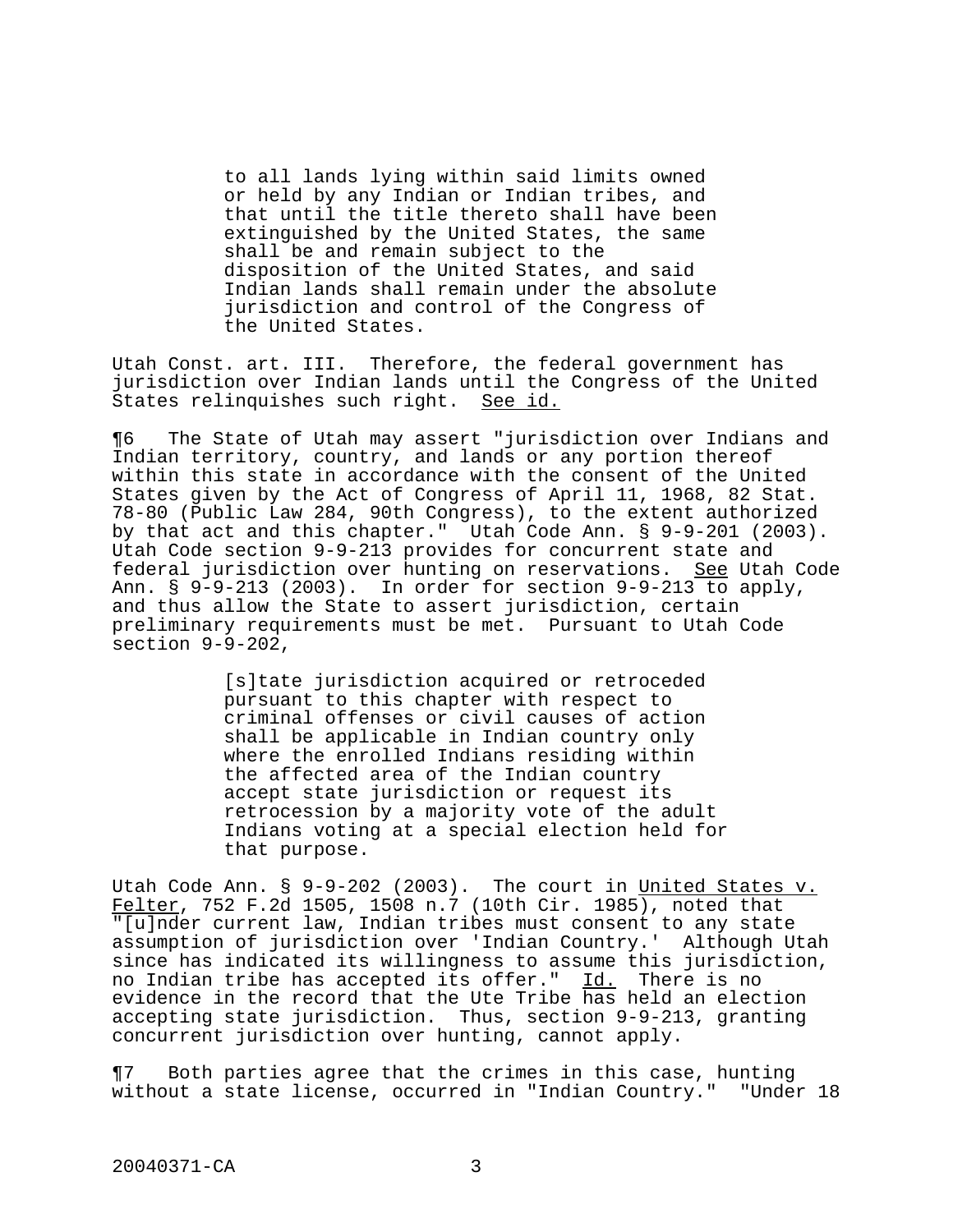U.S.C. § 1151, the Tribe and the federal government have civil and criminal jurisdiction over 'Indian Country.'" Ute Indian Tribe v. Utah, 114 F.3d 1513, 1529 (10th Cir. 1997) (Ute Tribe V). Without the election mentioned above, "state jurisdiction over crimes committed in Indian Country is limited to criminal acts committed 'by non-Indians against non-Indians . . . and victimless crimes by non-Indians.'" State v. Valdez, 2003 UT App 60,¶4, 65 P.3d 1191 (alteration in original) (quoting Solem v. Bartlett, 465 U.S. 463, 465 n.2 (1984)). If either the defendant or the victim is an Indian, then jurisdiction lies with the tribal or federal courts. See Valdez, 2003 UT App 60 at  $\P 4$ . Because we hold that the victim in this case is the Ute Indian Tribe, we need not address whether Defendants are Indians. See id.

¶8 "The current Uintah and Ouray Reservation is formed from portions of two prior reservations, the Uintah Valley Reservation, which was originally inhabited by the Uintah and Whiteriver Bands of Ute Indians, and the Uncompahgre Reservation, which was originally inhabited by the Uncompahgre Band." United States v. Von Murdock, 132 F.3d 534, 540 (10th Cir. 1997). "In 1937, . . . the three Bands joined together to form the Ute Indian Tribe of the Uintah and Ouray Reservation, and adopted a constitution and bylaws." Id. (footnote omitted). In 1950, representatives from each of the Bands "signed a series of five tribal resolutions which completed the transition, which began with the constitution, from loosely-knit Bands to [the] unified Ute Tribe." Hackford v. Babbitt, 14 F.3d 1457, 1461 (10th Cir. 1994). The constitution specified that the separate Bands ceased to exist outside the Ute Tribe, and the Ute Tribe maintained jurisdiction over the reservation areas and the hunting and fishing rights.<sup>2</sup> See Von Murdock, 132 F.3d at 541.

¶9 The State asserts that it was the victim in this case, and because the State is not an Indian, state courts have jurisdiction over the offense. The State, however, is not the victim. The State concedes in its brief that the crime took place "in Uintah County on land that was within the original boundaries of the Uncompahgre Reservation and is 'Indian

 $2$ The original reservation "was created by executive order and approved by an act of Congress." Timpanogos Tribe v. Conway, 286 F.3d 1195, 1202 (10th Cir. 2002) (footnote omitted). The act set apart the Uintah Valley for "the permanent settlement and exclusive occupancy of Utah Indian tribes [and] recognized and guaranteed the Indian rights of the tribes who settled there." Id. Those rights include the right to hunt. See id. ("'As a general rule, Indians enjoy exclusive treaty rights to hunt and fish on lands reserved to them  $\ldots$  . . " (citation omitted)).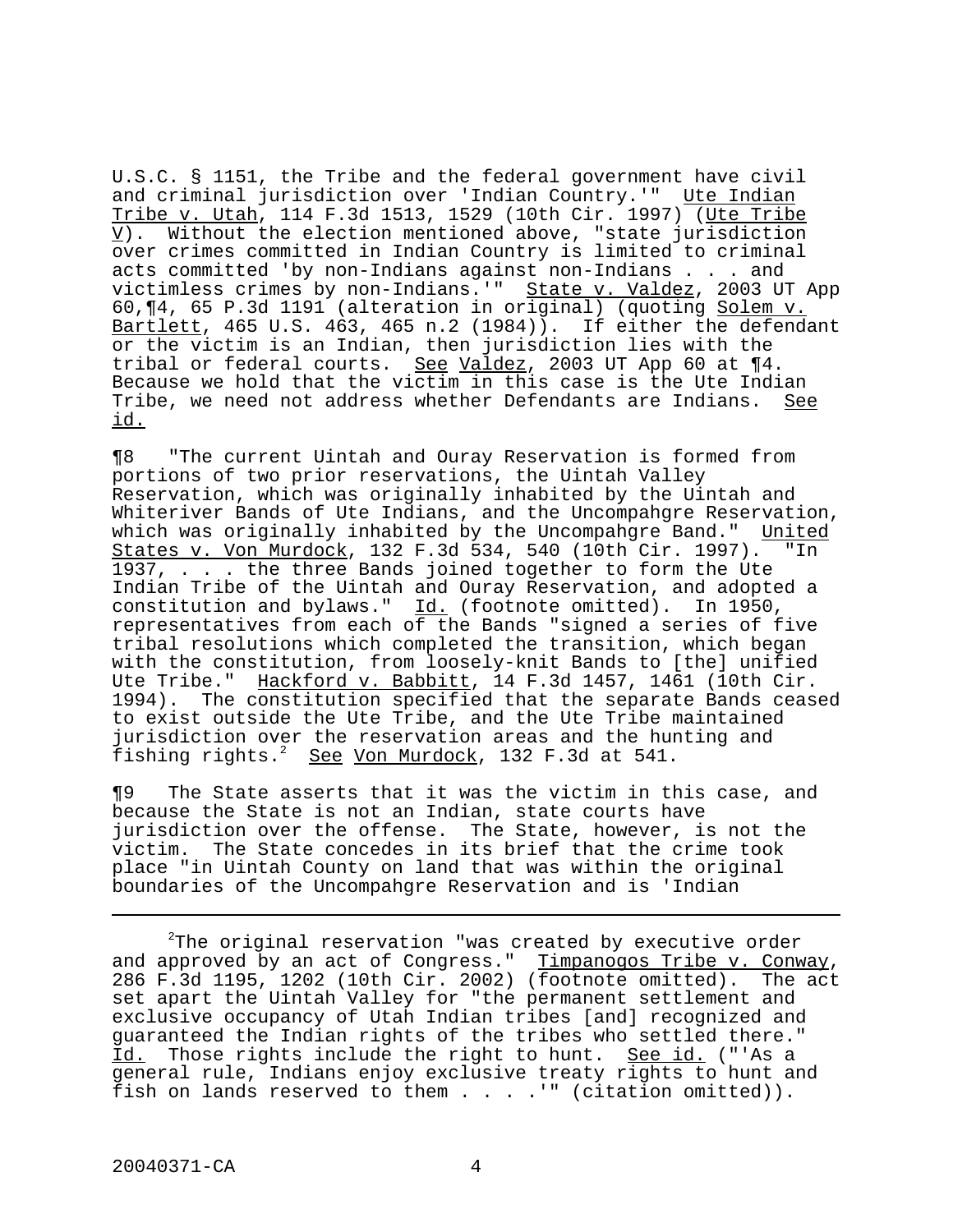Country.'" There were disputes as to whether the 1894 and 1897 Acts of Congress disestablished the Uncompahgre Reservation. See Ute Indian Tribe v. Utah, 773 F.2d 1087, 1090-93 (10th Cir. 1985) (Ute Indian Tribe III). In Ute Indian Tribe III, however, the court held that the acts did not "disturb the ownership of the land by the tribal group."  $\underline{Id.}$  at 1092. The original Uncompahgre Reservation is therefore considered Indian Country, which falls under the Ute Tribe's civil and criminal jurisdiction. See Ute Indian Tribe V, 114 F.3d at 1530 (confirming Ute Indian Tribe III that the tribe and federal government retained jurisdiction over the Uncompahgre Reservation). Thus, Defendants shot the deer in Indian Country governed by the Ute Tribe.

¶10 Alternatively, the State asserts that the crime is victimless. A victimless crime is a "[t]erm applied to a crime which generally involves only the criminal, and which has no direct victim, as in the crime of illegal possession of drugs." Black's Law Dictionary 1085 (6th ed. 1991). For purposes of Indian law, it has been emphasized that victimless crimes must be "truly victimless." William C. Canby, Jr., American Indian Law 166 (3d ed. 1998). "Crimes against Indian property interests are not victimless even though no Indian person is directly assaulted; Indian interests are affected and that fact places the crime within the exclusive jurisdiction of the federal government." Id.

¶11 "The right to hunt and fish on reservation land is a longestablished tribal right." United States v. Felter, 752 F.2d 1505, 1509 (10th Cir. 1985). Additionally, "'[a]side from the right to hunt or fish on tribal lands to the exclusion of others, the tribe possesses the discretion inherent in the police power to regulate and allocate the fish and game resources as it sees fit, within the constraints imposed by law.'"  $\underline{Id.}$  at 1511 (quoting United States v. Felter, 546 F. Supp. 1002, 1023 (D. Utah 1982)). Thus, the Ute Tribe has a regulatory interest over hunting and fishing on the land it governs. Because Defendants' acts of hunting on Indian Country affected the Ute Tribe's regulatory interest, the tribe is the victim.<sup>3</sup>

<sup>3</sup>An argument might also be made that the Ute Tribe had a property interest in the wildlife. In United States v. Von Murdock, 132 F.3d 534 (10th Cir. 1997), the court stated that "'[t]ribal rights in property are owned by the tribal entity, . . . including hunting and fishing rights.'" Id. at 538 (quoting United States v. Felter, 546 F. Supp. 1002, 1021 (D. Utah 1982)). In Utah Code section 9-9-211, our legislature recognized a property right, noting that when a person goes on an (continued...)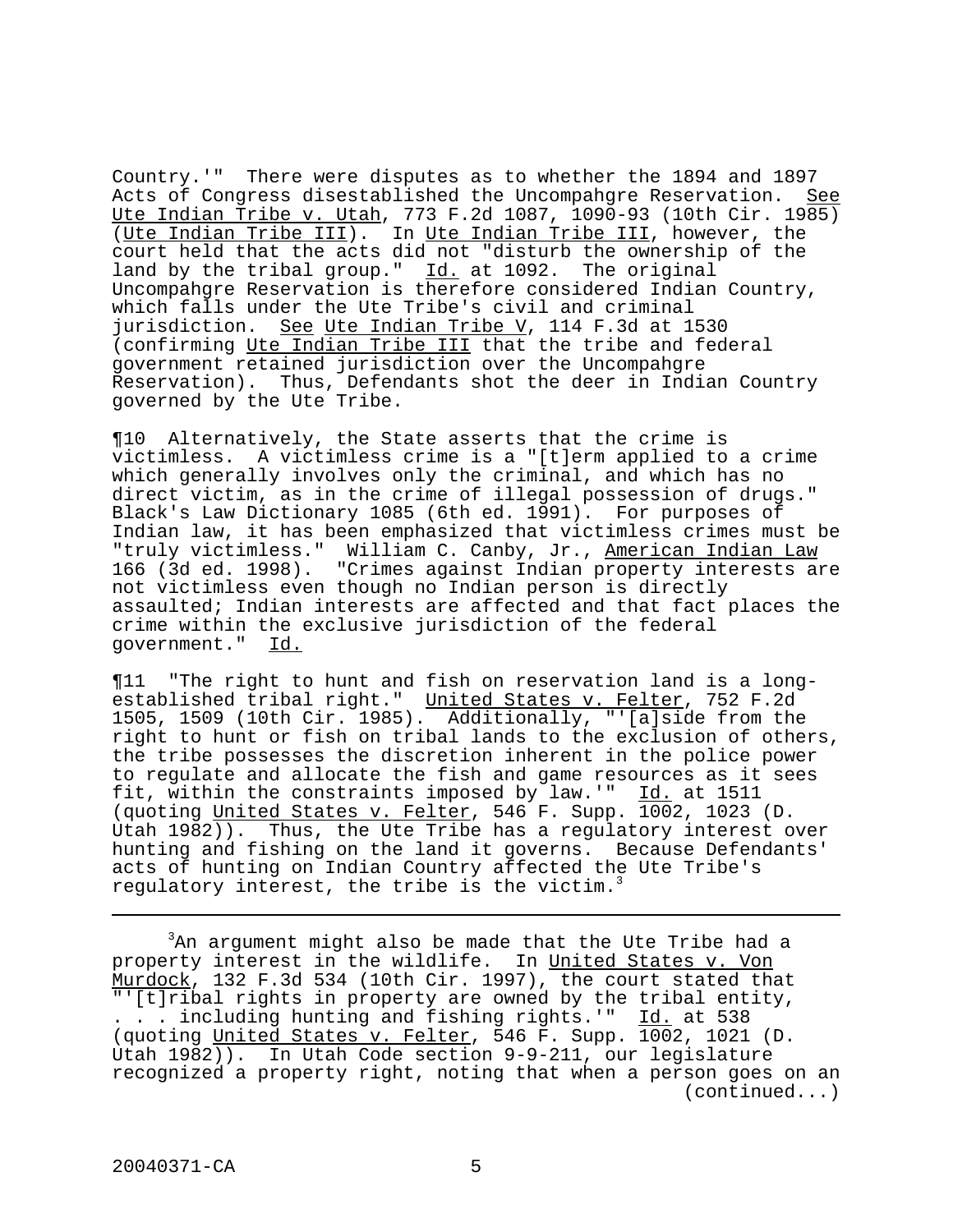$\P$ 12 In holding that the defendant in <u>Von Murdock</u> was not an Indian, the 10th Circuit court asserted jurisdiction and affirmed the conviction for violating 18 U.S.C. § 1165, which prohibits hunting on land belonging to an Indian tribe without permission. See Von Murdock, 132 F.3d 534 (10th Cir. 1997). Likewise, in Felter, the court found that because the defendant no longer maintained Indian status, the federal court could assert jurisdiction rather than the tribal court. See Felter, 752 F.2d 1505. The Felter court noted "that 18 U.S.C. § 1165 is not applicable to tribal members who hunted in violation of tribal regulation. Tribal jurisdiction over such minor offenses remains exclusive." Id. at 1512 n.11 (quoting Felter, 546 F. Supp. at 1026). It remains clear, however, that "Indian tribes lack jurisdiction to try and punish non-Indians for criminal offenses, and [thus,] 18 U.S.C. § 1165 was designed to fill the gap in enforcement powers as to non-Indians hunting or fishing on tribal or other Indians lands without tribal permission." Id. The Felter court thus reasoned that an Indian hunting on Indian lands is under tribal jurisdiction, but a non-Indian hunting on Indian lands is under federal jurisdiction. Nothing in Von Murdock or Felter suggests that state courts can ever assert jurisdiction over hunting violations committed on Indian lands.

## CONCLUSION

¶13 We conclude that the crimes occurred in Indian Country governed by the Ute Tribe. Because the Ute Tribe is the victim,

 $3$ (...continued)

Indian reservation and participates in hunting without proper authority then all "game . . . in the defendant's possession shall be forfeited to the tribe." Utah Code Ann. § 9-9-211 (2003). Similarly, pursuant to its jurisdiction over the land, the Ute Tribe claims a property interest in the wildlife. Section 8-1-3(1) of the Ute Law and Order Code states: All wildlife now or hereafter within the Uintah and Ouray Reservation, not held by private ownership legally acquired, and which for purposes of this Code shall include all big game animals . . . are hereby declared to be the property of the Ute Indian Tribe. Ute Law and Order Code  $\S$  8-1-3(1); cf. Utah Code Ann.  $\S$  23-13-3 (2003) ("All wildlife existing within this state, not held by

ownership and legally acquired, is the property of the state.").